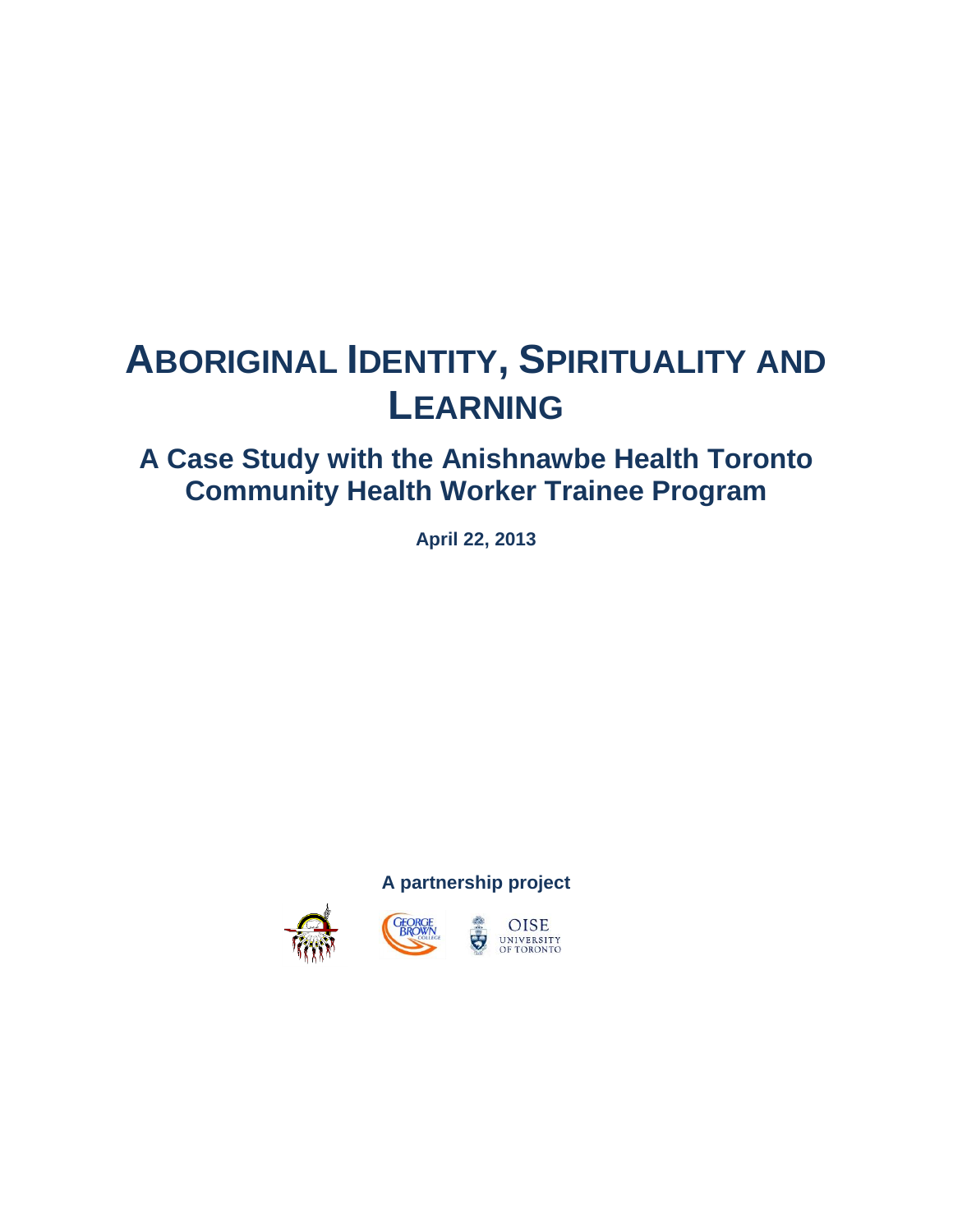#### **Acknowledgements**

A warm thank you for the time, effort and insight of the current and past students and staff associated with the Anishnawbe Health Toronto (AHT) Community Health Worker Trainee program who agreed to be interviewed about their experiences. We also give a special thank you to Dr. Georgia Quartaro (George Brown College) who guided the initiation of this research partnership and provided ongoing support for the case study research.

The research is likewise indebted to the work of Shirley Morrison (AHT / George Brown College), Dorothy Peters (AHT / George Brown College), and Brenda Wastasecoot (AHT / George Brown College / OISE, University of Toronto) who carried out research coordination, support as well as data collection and transcription. The project also owes a great deal to the high quality of interviewing work carried out by Steven Loranger, Tsitra McKay and Allen Sutherland. And, thank you to Harriet Akanmori (OISE, University of Toronto) who carried out interviews, transcriptions and historical research on the AHT/George Brown College community health worker partnership. We also wish to acknowledge the consultation, training and analysis support provided by researchers from the University of Toronto: Dr. Njoki Wane (OISE, University of Toronto), Dr. Peter Sawchuk (OISE, University of Toronto).

Finally, we thank the Community University Research Alliance (CURA) program of the Social Science and Humanities Research Council of Canada for financial support along with special additional financial support provided by George Brown College.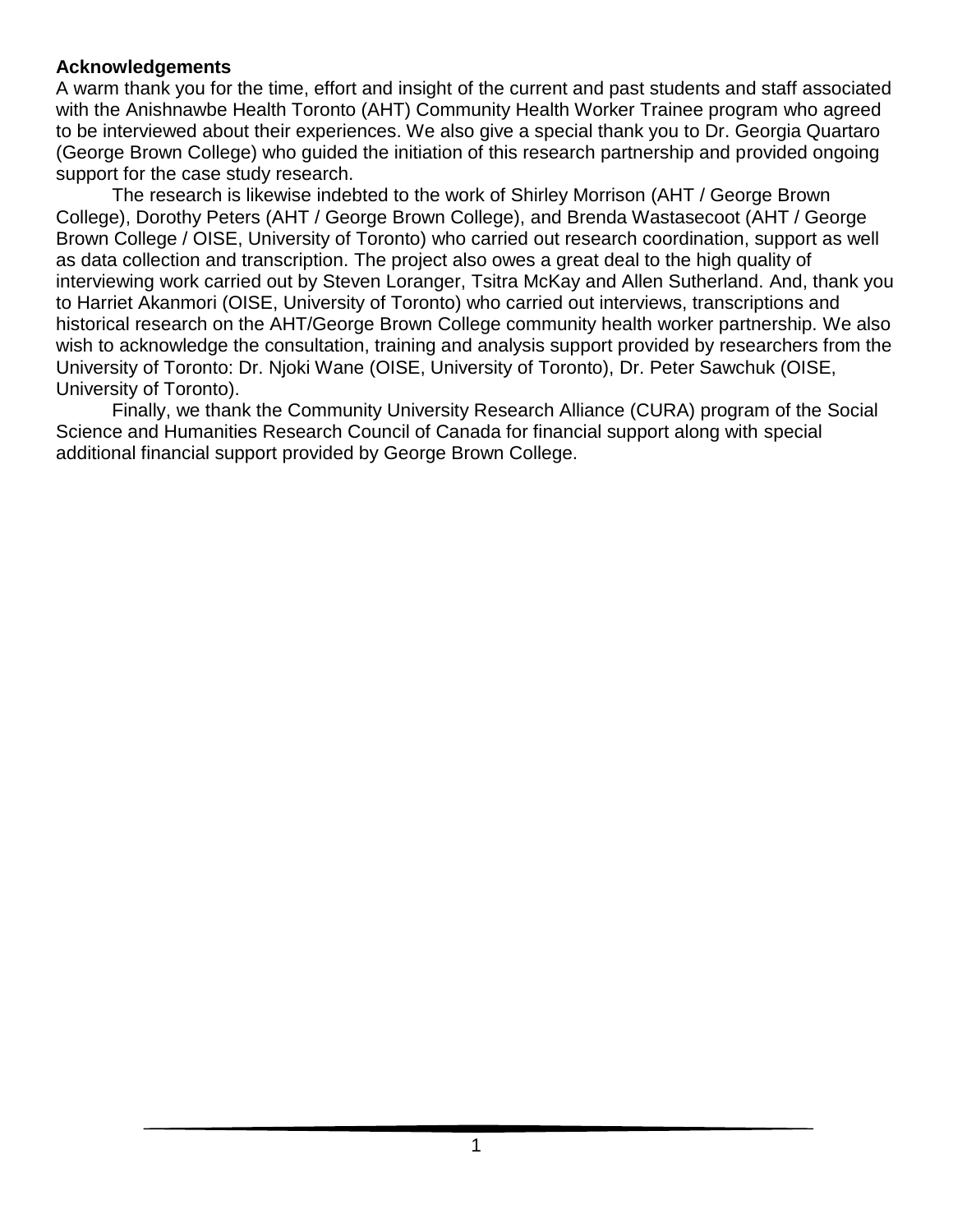# **Introduction**

This report summarizes key findings from participatory case study research exploring the Community Health Worker Trainee (CHWT) program at Anishnawbe Health Toronto's (AHT). The AHT CHWT case study research is part of a larger research network funded by a grant from the Social Sciences and Humanities Research Council of Canada CURA (Community University Research Alliance), administered through the Ontario Institute for Studies in Education (OISE, University of Toronto) with additional financial contributions by George Brown College. Entitled the "Anti-Poverty Community Organizing and Learning" (APCOL: [www.apcol.ca\)](http://www.apcol.ca/) project (2009-2014), this larger research network includes researchers from 19 service agencies and community groups, as well as researchers at the University of Toronto, York University, Ryerson University and George Brown College. It has been seeking to bring together academic and community-based researchers and members to explore poverty reduction strategies in four areas: i) education and training; ii) health, nutrition and food security; iii) quality employment; and iv) housing. In this sense, the aim of the broader research network is to address learning and organized efforts within and affecting community in terms of combatting poverty. From the beginning, our AHT case study research team felt that the CHWT program was a leading example of an initiative that could be studied in these terms.

The CHWT program at AHT serves First Nations students from Toronto and across Ontario through an innovative, culture-based approach to training, learning and development related to the field of community health work. In this report we summarize our documentation of the character of student experiences – past and present – of the AHT CHWT program. We look beneath and beyond, for example, outcome statistics that are available elsewhere. As such, this is not a program review but rather an important supplement to one. Additional reports that will further supplement an understanding of the AHT CHWT program are in process.

Tthe goals of the AHT CHWT program case study research were as follows:

- 1. to document and understand the history, practices and outcomes of the AHT CHWT program from the perspective of current and past students, and to use an evidence-based approach to think carefully about recommendations that would build from the best aspects of the CHWT program with special attention to the its relationship with George Brown College;
- 2. to document and understand how initiatives such as the AHT CHWT program may strengthen and expand the capacity of students of the program to make contribution to First Nations communities in a broader sense inclusive of but not limited to their obtaining skills and employment in the field of community health;
- 3. to train current students and support faculty of the CHWT program in participatory research methods, and as such create future to carry out research of their own;
- 4. to place the work of the CHWT program into a broader context of learning and anti-poverty work in relation to other organized efforts in the Toronto area, in a comparative way.

The findings we discuss here relate primarily to the first goal, but provide a variety of indications (dealt with more fully in associated publications) as to how our research related to goals 2, 3 and 4 as well.

Our approach in the case study dealt with several key ideas from the research literature in Aboriginal Studies, Adult Education, and Community Development. We sought to examine how adult learning, cultural identity, history, community and organizing, as well as oppressions related to poverty and Aboriginal life, are shaped by and in turn shape participation in the CHWT program. Our intensive one year case study spoke to the relationships between community-based educational programming and adult learning responses to poverty issues take on a distinctive character in relation to Aboriginal culture, identity and spirituality.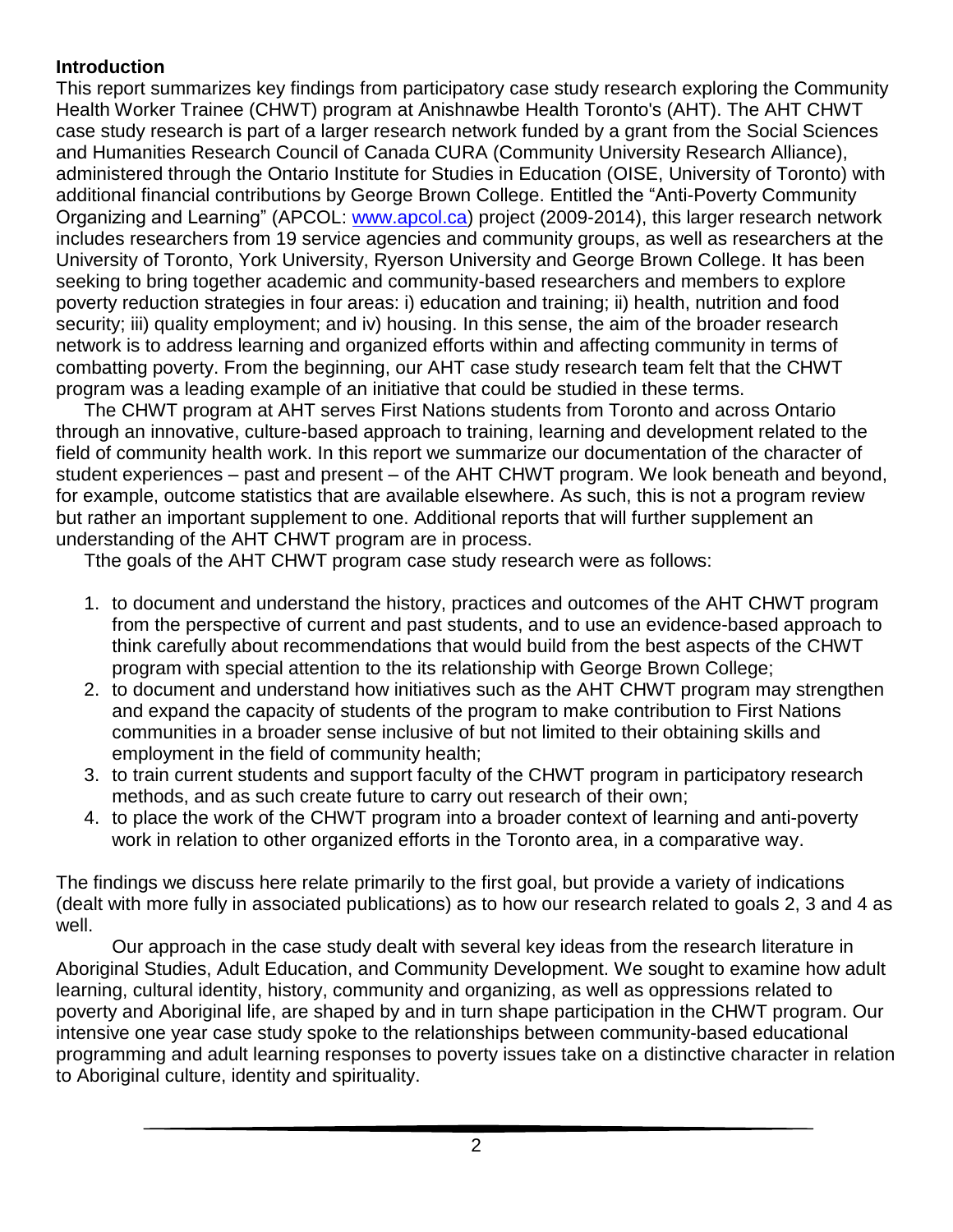A summary of findings from the case study research project addresses the ways in which the CHWT program provides unique, culturally-specific training experiences and supports entry into a particular field of post-secondary education and employment, but also how the program plays a role in supporting understandings of anti-poverty more broadly. Central to these outcomes is the way participants attain and/or develop their cultural identity; an identity which many felt had been lost to them. These findings speak to concepts from the fields of adult education and community development in terms of culturally specific interpretations and challenges of community and leadership development as well. Our data show how ensuring students have an understanding of the impact that oppression has had on them, their families and past generations is a foundational component to their learning but that this learning requires specific supports. We see how the program helps participants realize how they can become agents of change for themselves, their families, and their communities, and how historically and culturally specific adult learning issues related to healing are central to a full understanding of the CHWT program as well as the possibility and barriers for anti-poverty work more broadly. Our concluding recommendations speak to issues that are programrelated, but these recommendations, we feel, relate deeply to many broader issues facing our societies today.

#### **A Brief History of the Anishnawbe Health Toronto Community Health Worker Trainee Program, its focus and its Relationship with George Brown College**

The Community Health Worker Trainee (CHWT) program at Anishnawbe Health Toronto (AHT) serves First Nations students from Toronto and across Ontario through an innovative, culture-based approach to training, learning and development related to the field of community health. The program serves many functions. However, in the first instance it is a preparatory program offering advanced standing in the Community Worker program at George Brown College (Toronto).To understand how the AHT CHWT program functions today it is necessary that we make efforts to document its brief history. Our effortsare based on available documents as well as interviews with people associated with the establishment and continuance of this program to present.

The CHWT program was approved by the Aboriginal Education Council in September 1995. Dr. Georgia Quartaro (as Chairperson) was the first person to sign the agreement and was the original signatory on the contract with George Brown College and AHT when they approved the curriculum. This agreement served to formally commit George Brown College to the provision of consultation services, evaluation and certification of the CHWT program at AHT, and signified George Brown College's recognition of the importance and value of providing opportunities for Aboriginal peoples to study and learn in an Aboriginal, culture-based environment.

The very first conversations that led to the establishment of this unique relationship were initiated by the leadership and staff of the AHT, headed by Barbra Nahwegahbow, who together with Rachel Schilling, raised the possibility and value of a type of trainee program in the field of community health with George Brown College in early 1993. Only a few months later, in March 1993, the programme was initiated. The first Coordinator of the program was Marjorie Noganosh, and Pramila Aggarwal became the first Faculty Liaison Coordinator between the George Brown College and the AHT CHWT program going forward. Aggarwal provided on-going program monitoring and evaluation, and saw to matters of student registration and certification upon successful completion. Since then, the programme has had five coordinators, including Marilyn Johnson, Rachel Shilling, Beau Ducharme, and the current AHT Coordinator Dorothy Peters. Starting in 2012, Bill Fallis acted as an instructor and coordinator of the courses at George Brown College.

The first set of three students from the AHT CHWT program graduated from George Brown College in June 1995. At that time, the program was designated specifically for people on Unemployment Insurance who were going for retraining. It was established that the main objective to provide an opportunity to members of the Aboriginal community to participate in a Community Health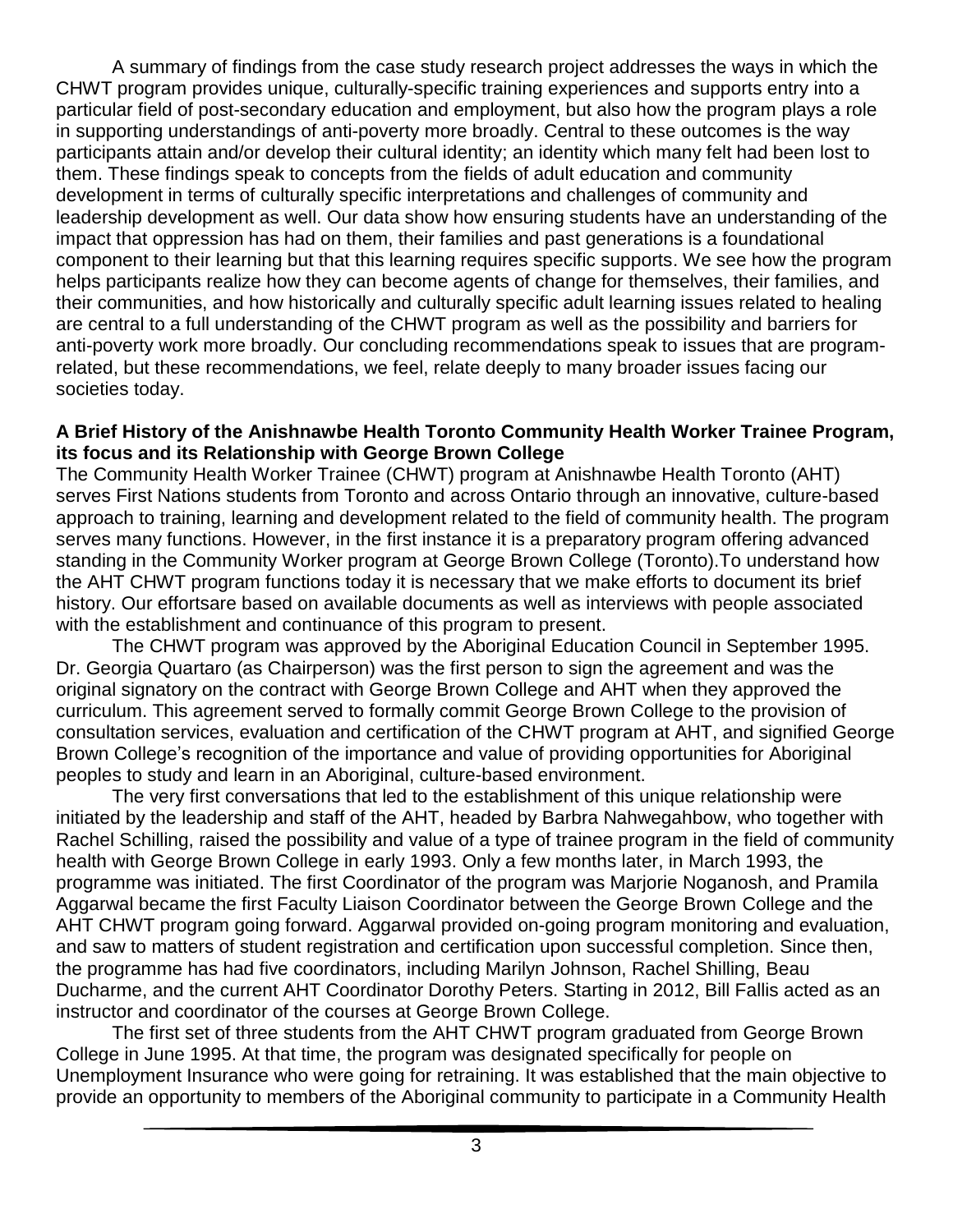Worker Trainee Program that would enable graduates to learn and develop skills necessary for working effectively within a culture-based model of health, increase participants' knowledge of Aboriginal traditional healthcare methods, as well as understand Aboriginal historical origins and the role of colonization.

The CHWT program continues to be a partnership between the George Brown College faculty of Community Services and the AHT. From its inception, a maximum number of ten students per year were accepted. It was designed from the beginning to be a unique program organized and taught by Aboriginal community health workers, and approved by the Aboriginal Education Council. It was designed to deliver six modules and related training experiences over 48 weeks, conducted at the AHT and taught by staff of the centre as well as a broad variety of respected members of First Nations communities including Elders.

Over time the CHWT program defined its six modules as involving Experiential Training which led by AHT staff provided CHWT students an opportunity to gain on-the-job experience by working alongside staff, e.g. in the Babishkhan Unit (which provides services such as: assisting homeless clients to obtain housing, pre- and post-natal care, traditional counselling and additions counselling to name a few). The Traditional Health and Culture module is conducted by Traditional Healers, Elders and teachers, who come to the AHT from First Nations communities across Canada to teach and share knowledge on the philosophy, methods and approaches of Traditional Health Care. The students are given the opportunity to participate in traditional ceremonies such as fasts, sweats, and clan feasts. Students also learn about traditional herbs and medicines and the Medicine Wheel. Elders address the knowledge of Aboriginal origins and colonial histories on the continent. The module on Community Development has involved the students' discussions of Aboriginal community analysis and organization, the effects of colonialism on First Nations communities, and the dynamics of roles and skills in forming social movements. Health Promotion, Advocacy and Supportive Counselling is another broad module which deals with matters of health, nutrition and stress management within the context of Aboriginal community, and also examines legislation and the skills of advocacy in community work. Culture-based counselling, as distinct from westernized counselling approaches, are also studied as part of this module, especially in areas of anti-oppressive and social justice practices, training in individual, family, and group intervention skills which promote individual, and community self-determination and empowerment, and addressing cultural identity in counselling. The Communication and Presentation module focuses on writing and presentation skills, as well as IT and interviewing skills. In total, 820 classroom training hours are required to complete the CHWT program.

The CHWT program is funded through the AHT which pays administrative costs to George Brown College. Graduates of the AHT CHWT program are given academic credit equivalent to one academic year and typically enter their second year in the Community Worker Program at George Brown College. Upon entering George Brown College program, students are required to take courses dealing with English, Counselling, Interpersonal Communication, Group Dynamics, Human Rights, Sociology, Political Science, Canadian Social Policy, as well as two other electives which they select with the help of an academic advisor. For George Brown College, the significance of this is a partnership with AHT that reflected the College's support of community programming that could be developed into successful college programs. For AHT, one of the significant outcomes is the mutual sense of achievement and certification their students achieve by graduating from George Brown College in order to enter the job market.

In the brief history of this partnership, a goal has remained to prepare Aboriginal students in terms of introductory and foundational content as well as the self-confidence and supports they need to succeed at George Brown College. From the beginning concerns about supports for Aboriginal student completion of the two year George Brown College Community Health Worker program were at the fore-front, though presented challenges. The proximity of AHT and George Brown College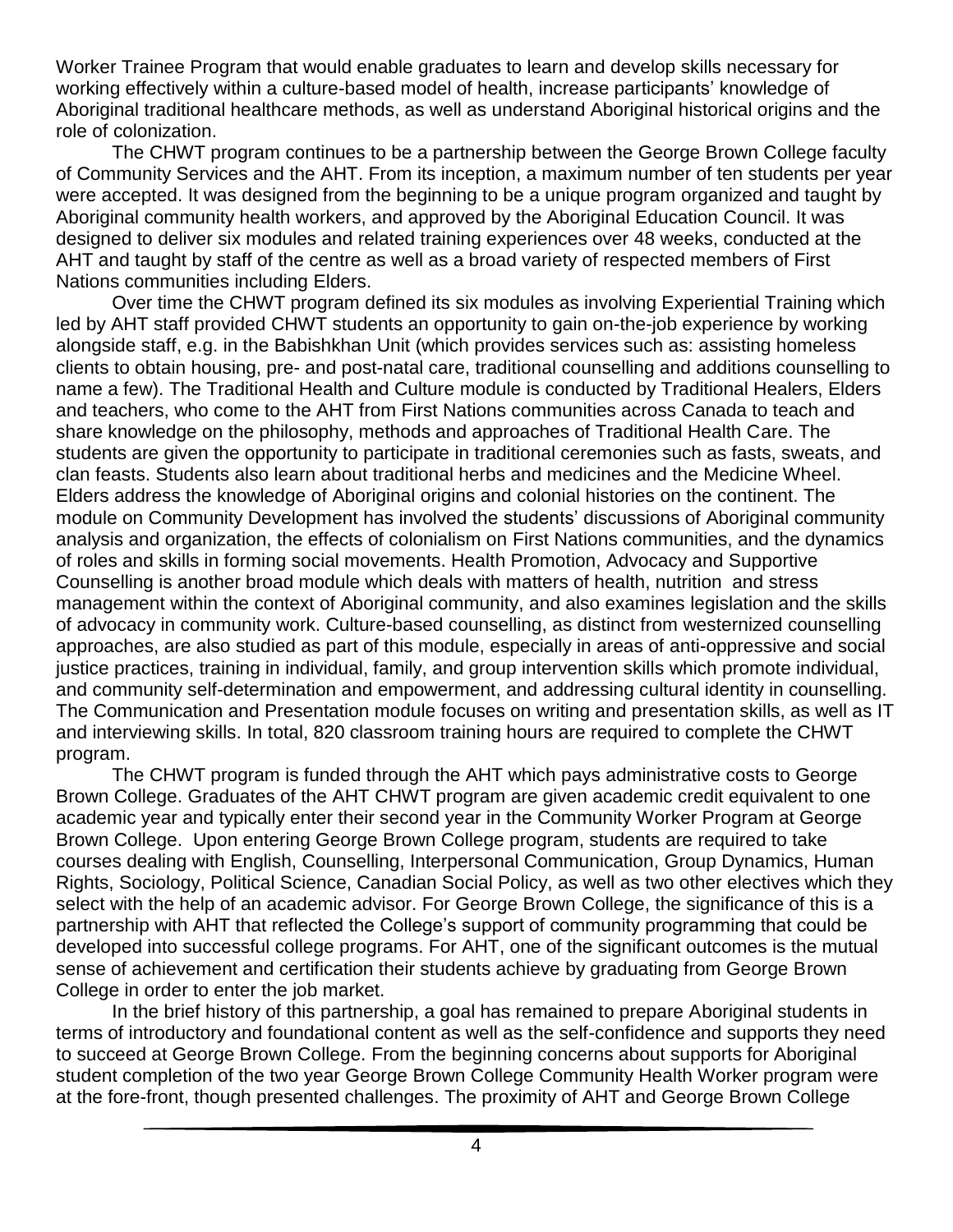campuses was thought to help ensure continued community support for the Aboriginal students in their college studies. And, it was also thought that, building on their initial year in the CHWT program at AHT, the challenges of otherwise unsupported route into and through the two year George Brown College Community Health Worker program could be decreased.

# **Research Context and Methodology of the Case Study**

The AHT CHWT program deals with Aboriginal adult education, and specifically learning and development as embedded in issues of community health work as well as Aboriginal cultures. However, for some time adult education researchers have held concerns about the focus on individual learning in connection to formal education (cf. Foley 1999). Those before Foley and since (e.g. Freire 1970; Walters and Manicom 1996; Cunningham and Curry 1997; Mayo 2000; English 2004; Hall and Turay 2006; Hall, Clover, Crowther and Scandrett 2012) have raised the issue that the formal education of adults must be regarded as part of a much broader perspective on society, cultural communities and social purposes beyond only obtaining a credential. Indeed, many of these researchers have linked community involvement and social action of communities with effective learning directly. Central to these efforts, as Marjorie Mayo puts it in the preface to Hall et al. (2012, p.vii), has been the challenges of attending to the "two-way processes of learning, acquiring knowledge and skills in order to take action more effectively, and learning through reflecting on the experiences of social action that follow, engaging in movements for social justice and social change". In terms of research on community-based challenges to poverty issues in North America, these types of perspectives have only rarely been dealt with (cf. Sawchuk 2010; Defilippis, Fisher and Shragge 2010). Most research on issues of poverty has continued to gather information with little reference to formal adult education or adult learning in relation to community development. More rare still is Canadian research on poverty issues that specifically deals with Aboriginal cultural perspectives alongside the dynamics of adult education and learning stemming from specific program initiatives (cf. Ramos 2009).

Our broader concerns in this research are to understand the culturally specific barriers to challenging poverty in the context of adult education, and in these terms we benefit from an awareness of adult education research that has focused on transformation, rather than simply adaptation (e.g. Welton 1995; Sawchuk 2006). These approaches take seriously how and why learning can be both a personal as well as a social and collective, and yet even in this research we find reference to distinctive Aboriginal cultural and historical perspectives lacking (see Burton and Point 2006). In our view, this opens the opportunity to make an important contribution to research even if Aboriginal perspectives on adult education and adult learning are anything but new. As Burton and Point (2006) say,

…methods of education in Aboriginal communities, lifelong learning is a familiar, ancient construct … ethical, theological, historical, ecological, and political… [s]torytelling is an essential feature of the lifelong learning of adult members of Aboriginal communities. Furthermore, ceremonies play an essential role in imparting lessons and the further education of specialist. (pp.36-37)

Indeed, though not linked in the research to community learning as such, a key theme for us in this report is Aboriginal healing, and here the work of Restoule (2006) in the urban context is particularly helpful. Aboriginal healing, in the context of the AHT CHWT program outlined earlier is essential. Likewise, we see that research on adult learning and storywork with Elders (e.g. Atleo 2009) is equally relevant to our thinking about our research. In both cases, these research ideas provide support for understanding the ways in which Aboriginal cultures play a unique role in re-establishing positive perspectives on identity. These research ideas likewise form an essential component for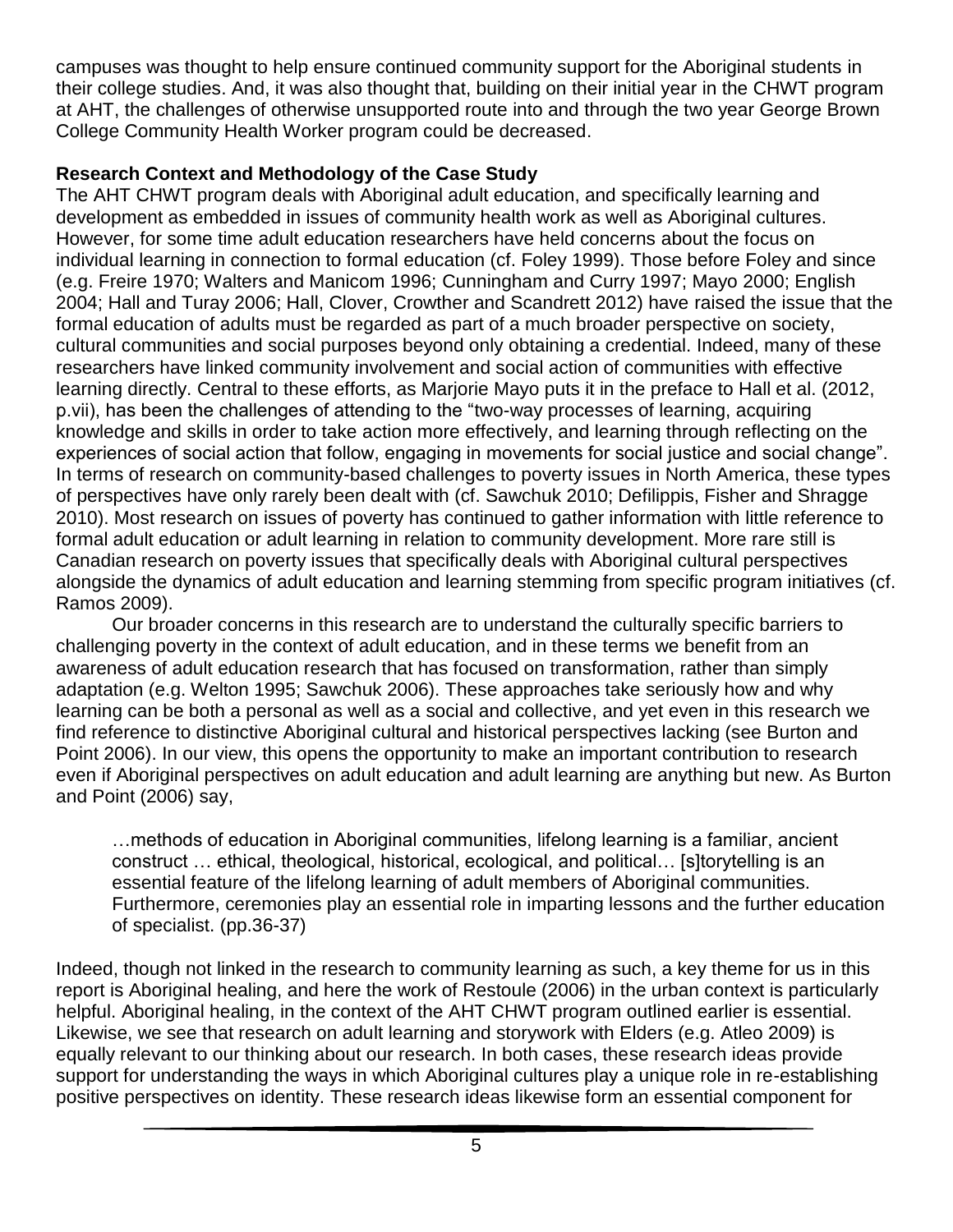understanding the practices and outcomes of AHT's CHWT program in terms of student experience, and shape how we might provide better support for innovative efforts like the AHT CHWT program.

Through the research partnership across George Brown College, AHT and the APCOL research network – building on these ideas we have considered the distinct adult learning dynamics and implications related to community health work and community health worker training. As a culture-based, multi-service health organization, AHT's Aboriginal values, traditions and beliefs include the traditional Aboriginal approach to healing which is at the core of its organization. Our research shows that these are the driving force behind all that AHT does, and this perspective is likewise central to the case study research.

Our research interviews gathered the thoughts and the experience of 40 individuals. The bulk of these were former students of the CHWT program though we also completed interviews with the small number of current students and staff. Specifically, our research methodology specifically involved semi-structured interviewing with current and past participants guided by the following six main questions: i) What made you join the Community Health Worker Trainee Program at Anishnawbe Health Toronto?; ii) How did this program at Anishnawbe Health help you with your cultural identity?; iii) How did learning about the impact of oppression affect your sense of self, family, and community?; iv) In what ways has this increased knowledge gained from the program contributed to what you now do in your life?; v) What path did the program lead you to after leaving the program?; and, vi) Now that you have been through the program, how did it affect, either positive or negative, in the areas of health/nutrition, housing, employment, and education for you, your family or community?

The evidence provides important insights into the nature of the program and its needs for continued (and expanded) success, and this is the focal point of the recommendations we offer in the concluding section. At the same time, in relation to anti-poverty research, the case study viewed the distinct challenges of Aboriginal communities, as well as the distinct forms of intervention, reengagement in Aboriginal culture and the healing process as an important extension of the adult education and adult lifelong learning process.

As we have discussed, the CHWT program students represent many different Aboriginal nations from across Canada. Students include those from Okanagan, Micmac, Cree, Ojibway, Mohawk, and Metis nations to name a few. Some are long-time residents of Toronto, while others are born in Toronto, and many others are newly-arrived to this city. They come from a range of economic and social circumstance: from homeless street people, adults who were adopted out to non-Aboriginal families and single parents, to those who live more comfortably but where money is often scarce. For many students, their involvement with AHT as well as the CHW program at AHT is the start of their healing journey, and this figures prominently in the case study research goals and focus. These people are looking for a sense of Aboriginal identity and belonging. They are often suffering from the effects of oppression which is manifested in many different ways – physically, mentally, emotionally and spiritually. Issues of culture, race, gender as well as poverty and social class are all involved.

It is in this context that, while participating in the CHWT program, participants begin seeing Healers, Elders and traditional counsellors on a regular basis, attend healing ceremonies, and/or access medical care, either for the first time or for the first time in very long time. The courses taught (e.g. advocacy, community development, communications, academic writing & presentation skills, counselling and group dynamics) are focused on ensuring students have an understanding of the impact oppression has had on themselves, their families and past generations. Our research demonstrates clearly how, within the CHWT program, it becomes empowering for students them to learn and understand the generational impact oppression has had on their communities. Evidence clearly speaks to how the program helps students realize how they can become agents of change for themselves, their families, and their communities, as well as obtain skilled employment in the area of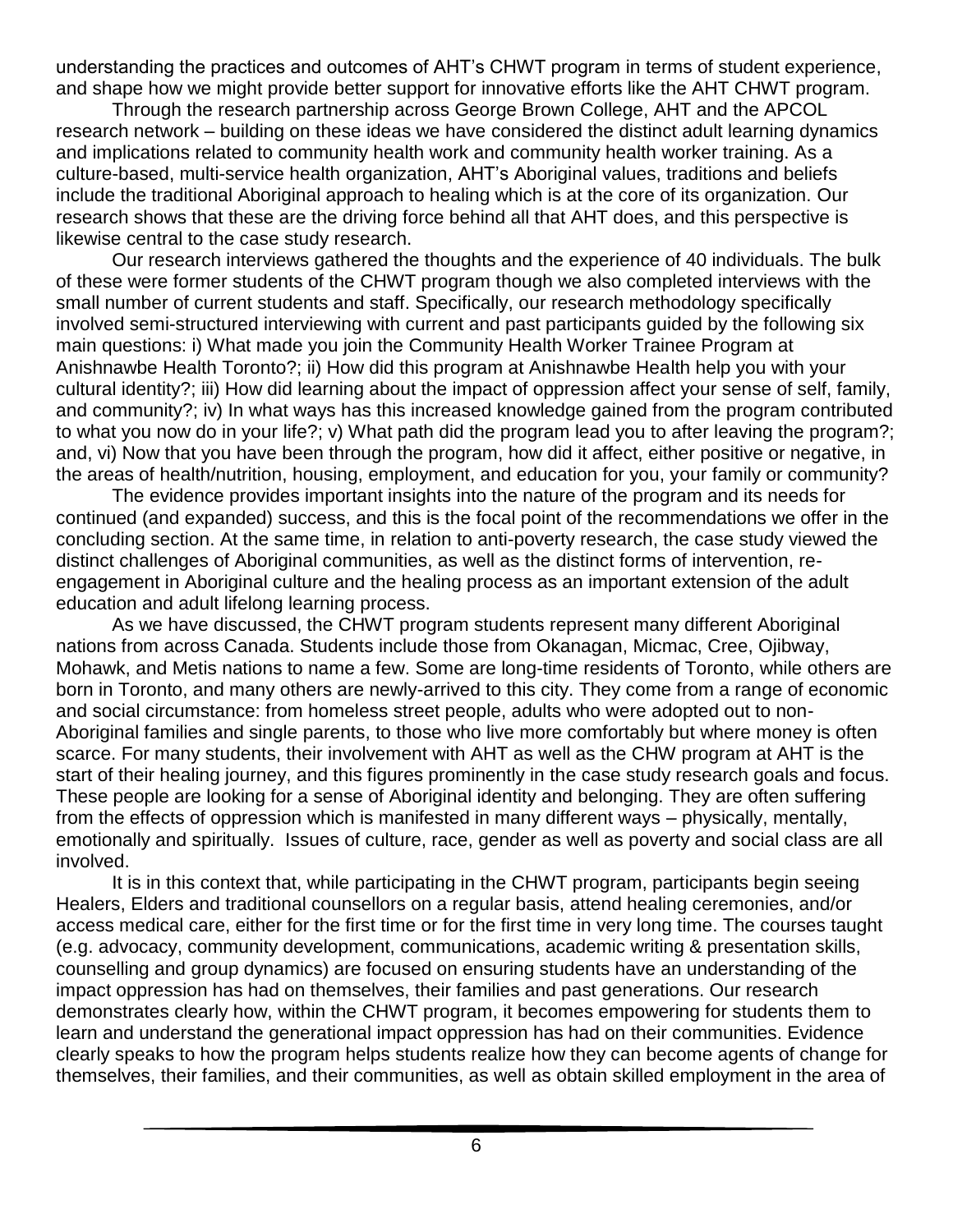community health work. In fact, our data indicates that for many of these students, involvement with AHT and the CHWT program is their introduction to Aboriginal culture and spirituality.

# **Overview of Key Findings and Discussion**

*My cultural identity is Ojibway. I gained a broadened view of my cultural identity. There was a big change, my life was closed, mainly with my family, and I felt I was doing fine, but I used to have moments of anxiety which I could not explain. I also despised the way my own people were – like the drunkenness of the men. When I went through this program, I realized I had internalized the oppression against Aboriginal peoples, and that is why I judged my own people. Now I have a better understanding of myself, who I am, and I can also be a better parent to my children too. Meeting and teachings by the Elders solidified what I already knew, but it was like a unifying experience. Now I know that that there are more native people, not different tribes, but one native peoples.* (Paula )

Remarkable transformational learning was documented in this research, as Paula's comments above suggest. These transformations revolved around the stabilization of one's life, enriching one's identity and re-connection to community as well as developing new skills and abilities for employment within and sometimes beyond the field of community health work. From these transformations, enormous individual and collective capacities have been created. Each of these changes stem from features of the AHT CHWT program design which, the research suggests, can be strengthened further with attention to several key areas. For now, we turn to the character of student experience to better understand how and why the program works in the way it does.

# *Student Experience: Deepening an Awareness of Aboriginal Cultures and Healing*

AHT and the CHWT program contributed to specific Aboriginal healing processes at the individual level. However, our interview analysis showed that this program made contributions beyond individuals. Through changes in individuals, the program regularly affected healing in communities which, in turn, could be in a better position to take on a variety of challenges facing Aboriginal peoples today. Community linkages seemed to be strengthened considerably through the CHWT program, and in fact community links were frequently the way that students found their way to the CHWT program. Many past and current interviewees specifically noted that it was through a family or other community member that they came to understand the potential value of participating in the CHWT program and the AHT. In these terms, issues of Aboriginal identity attracted students, were an invaluable focus of their successful participation, and then fed back into their communities. Students past and present typically described their transformations in these ways. Aboriginal culture formed the key link.

*I looked Native, but I didn't feel like I was, I had no knowledge really of anything of the culture and um so that really helped me to come to terms with my identity*. (Tanya)

*Well it actually helped tremendously, when I reflect on all of my experiences I always identify this (CHWT) as being the turning point of a better understanding of my cultural identity*. (May)

*It was an education where the component was Native American, which is what I am, [and] my beliefs …which made it really unique...Traditional training here, dealing with ceremonies, medicines, field trips. Native Studies within the program and just having a Native circle and Sweats within the city and as well as field trips which really helped*. (Amy)

 $\overline{a}$ 

All names of participants quoted in this report are pseudonyms.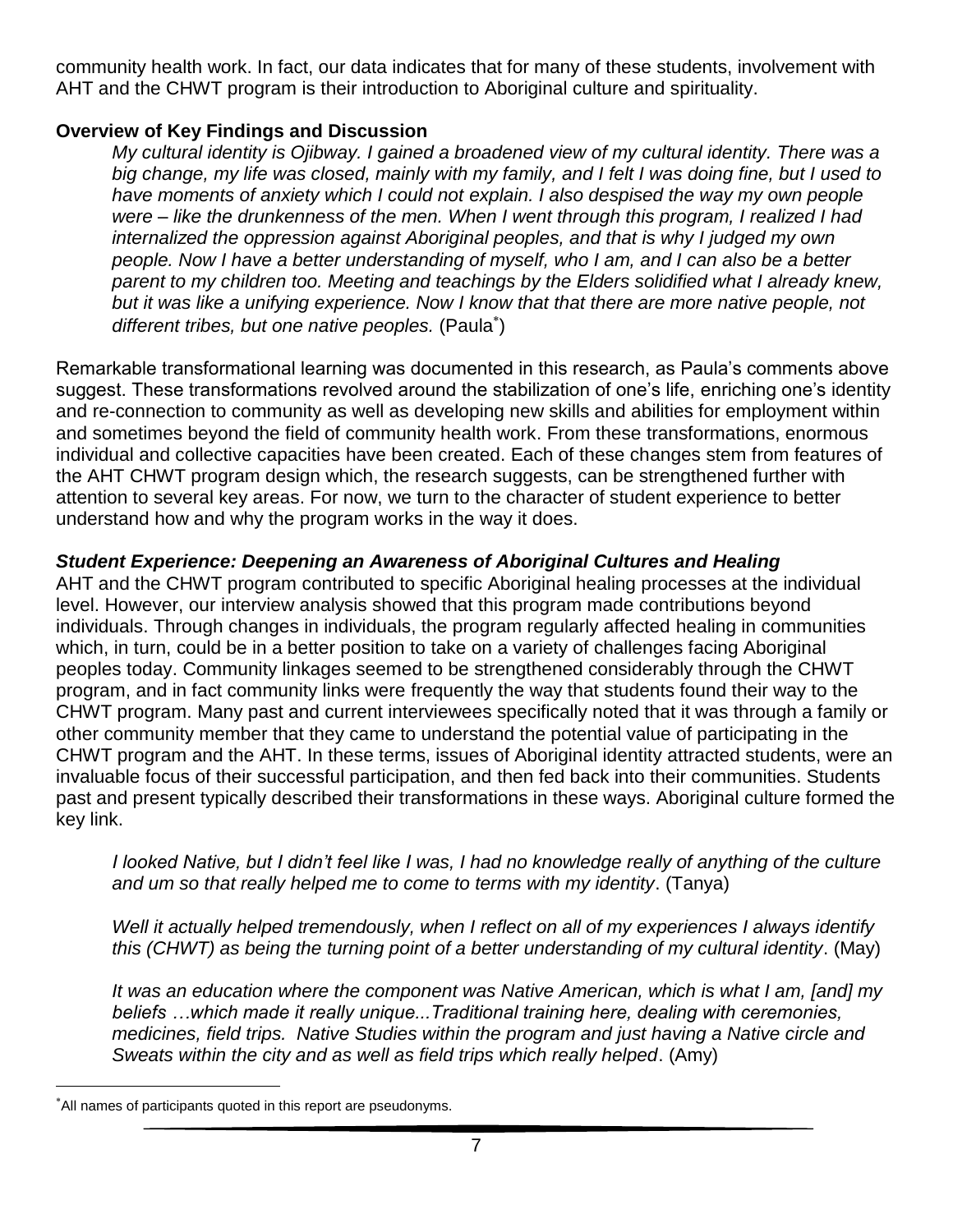*I was really glad we had the option to go to sweats every Friday, and with our peers it was really a great way to deal with what we were going through on our day to day. Employment...? It helped incredibly actually because you're building a network, not only at Anishnawbe Health but also at other organizations.* (Mike)

In the CHWT program, learning was deeply supported, as another interviewee said, by the process of "getting back in touch with using the medicine wheel and going to ceremonies. It helped a lot in getting back to my roots… The program is so culturally-based that it gives you a foundation to your community and to yourself, it's just connecting to your being" (William).

Moreover, participating in CHWT programming as well as activities of the AHT more broadly helped many move forward with establishing and then pursuing career aspirations (both within and beyond community health work services). The transitions involved in this were not usually easy, but for most interviewees established a viable educational and career path forward, e.g.

*I wrote letters for the funds, then I applied for the Community Health Workers programme two or three times till I finally got in. [It helped that] I was in this building for [health issues] …. [The CHWT program] really helped my health because I was really mixed up when I got here, then I was going to school, but at first my mind couldn't really focus. But I went to ceremonies and I talked to all the medicine people down here and I found my way back to being normal again, instead of being lost… I thought it was pretty good the way they set [the CHWT program] up, and it really helped that I had good classmates, like you, Jason, Paula, and John.… Everything was good about the [CHWT] program we took here because it was all related to what we would do at George Brown. Got used to doing essays and I'm still doing essays at Ryerson, eh? And it's just the same thing that we got taught here by Brenda…. I still talk to Pauline at George Brown and I still go to George Brown to do my homework, and it helped me to getting back into native culture. Makes me aware of who I am and I got to know where to ask for help. And things are working out pretty good…. [And] that native lounge we had at George Brown room really helped. It's like you come to a door way and you're taking the next leap over. It helps to have that space. I didn't have that when I was in school a long time ago in [up North]. I was studying by myself all the time. I didn't have any native companions to help me along, and it really helps that I got to go to be with some peers from AHT to George Brown.* (Walter)

In fact, motivations for enrolling in the CHWT program often went beyond simply achieving employment in a certain field of work. Again, reasons revolved around "want[ing] to be something to help out the community" (Tina), as well as to heal individually and collectively:

*I needed something positive in my life and to learn a little bit more about myself and my cultural spirituality and also for healing purposes [it's been] a really healing part of my life… And it's really helped me a lot I didn't know who I was, I was really lost with myself when I first came to AHT and I really fought against my people because of what had happened in the RS [residential schools] and I thought all Native people were bad people but it was this program that helped to open my eyes about RS and how colonization and oppression and how internal oppression and assimilation work.* (Dawn)

*Now [through AHT/CHW] my career path has totally gone in a different direction. So learning about that and seeing that made me want to actually continue with my healing journey. And I think working within the community, working so closely, certainly with my job I'm more focused on spirituality and the traditional side of things has really opened my eyes to a lot of things and*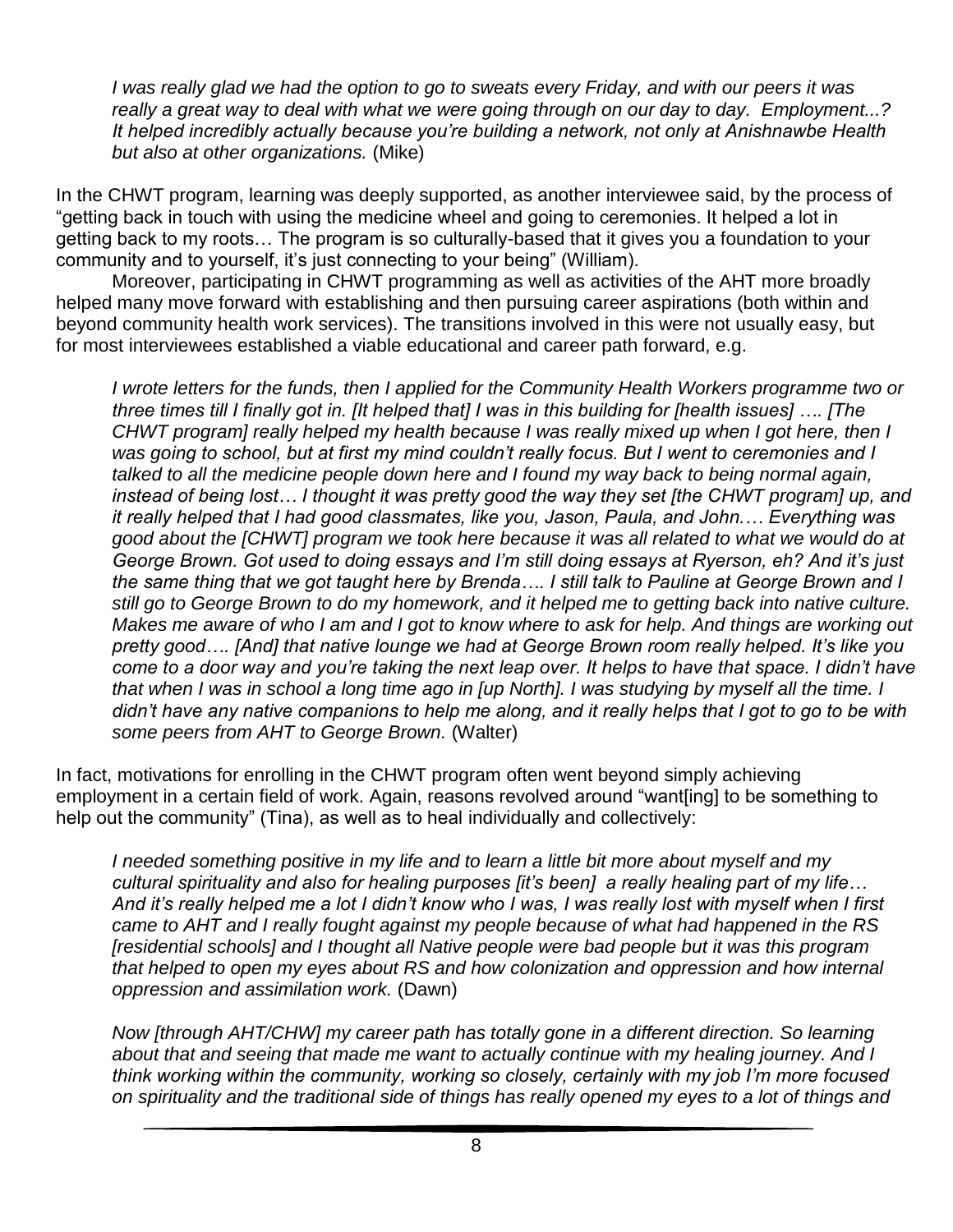*helped me to actually place what I actually value the most, and things that are, that I consider to be important to me.* (John)

Healing, creating and benefiting from community belonging – from a necessarily distinctive Aboriginal cultural/historical perspective – were central to learning and facing on-going challenges. It proved central to being able to think about oneself, one's culture and community, and about broader social problems.

*Now, I see things I never saw before, like the problems. But then I looked out in Toronto, and 'Oh yeah, there it is!' So, how do we fix it? How do we change it? There it is: change. Change can be done, and I know because I've been through change. I know it can be done. But it's up to the people to do work on it.* (Nelly)

With very few exceptions in our research, the CHWT program provided a foundation for asking critical questions about society: e.g. "it just helped me open my mind then see things clear and just question, that was good, questioning (Tracy); or, as Tina noted, "a lot of things were like an eye-opener like what is still going on in society you know, like a lot of racism and a lot of like oppression". And, beyond helping to re-establish individual and collective cultural lives, we argue these are crucial issues in terms of understanding how Aboriginal peoples collectively may challenge oppressions, including those linked directly to poverty while continuing to pursue important training and employment pathways.

In our case study research, the dynamics of reclaiming identity and healing, as necessary to effective collective response, are both distinctive and foundational. Out of these experiences emerged, in other words, a new motivation "to give back as much as I can to the communities here... do a lot of the political type things, [and join] different committees for trying to find a way of helping" (May); or as Dawn put it, to "break things down and to be able to try fight in a positive way like in a positive manner, and learning things, because I didn't understand anything about what was going on".

#### *Program Implications and Challenges*

In part, this report offers a summary of the unique Aboriginal cultural and historical approach offered by AHT more broadly as well as the CHWT program specifically. In the basic sense, we discuss aspects of a program that attempts to bridge people to careers in the community health work field. It does this, but as we will note in our recommendations, the program facing continuing challenges in its efforts to achieve these goals.

Briefly several of these challenges can be summarized in the following quotations from our research interviews. Many interviewees praised aspects of the program and specifically spoke about the importance of this group learning. Students both taught and learned important lessons in this context.

*I had knowledge of the cultural teachings before I came to that programme. So, what the students wanted to know, I was able to share with them. It was good for me, and it was good to share what I knew. Passing my knowledge on, it feels good…. empowering other people.* (Nelly)

*This program took me into George Brown, and then once I finished George Brown then I decided to continue on to U of T. It all originated from here. This was the starting point. Now there's no stopping me… The programme itself was great… Out of a 10, I would give it a 12! But we're just lucky that we had such a good group that actually worked together that well. It*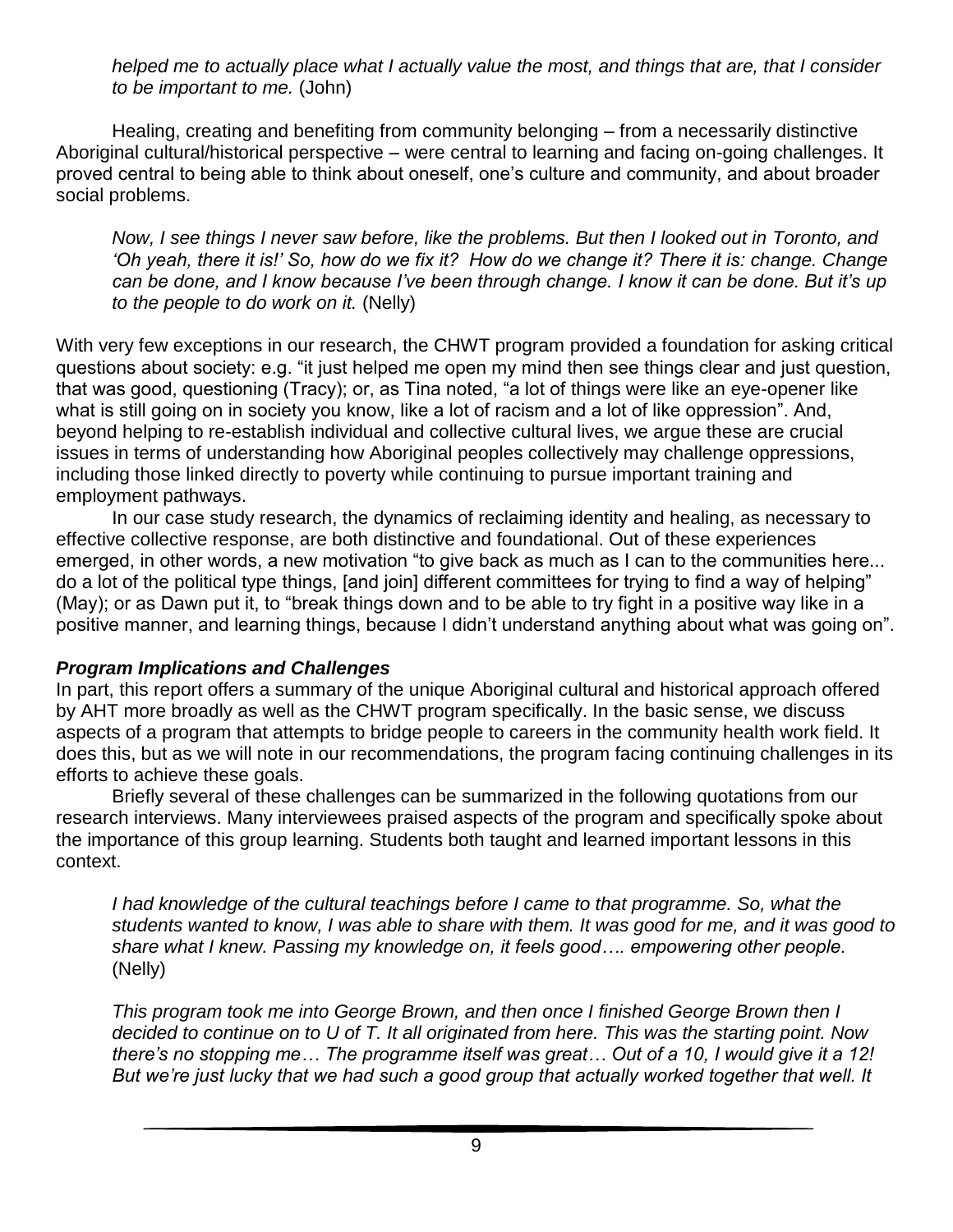*depends so much on the group, I would say because a lot of people might not be able to work under that much pressure, right?* (Janet)

This research suggests that a somewhat larger group would likely have increased such positive learning outcomes, and we will return to this matter in the next section. At the same time, one of the students went on to describe ongoing challenges that were not infrequent according to our research.

*But the transition into George Brown was rough. It was an uneasy transition because of all the mix up and what not, the funding and the timing, just everything. I didn't even know I was going to George Brown, and I got letters from them saying that "you've been accepted, come in" and then I had to scramble to get funding. I didn't apply! So I don't know how that happened. It was confusing. I would say more concentration on the transition from that programme into George Brown in needed to make sure everybody is on the same page because at that time it seemed like the right hand did not know what the left hand was doing. And nobody seemed accountable. Everybody was just saying "well, it's not my fault", you know, "it's that person who's in charge of it", and that person would say "it's not my fault, that person's in charge of it"… More coordination…. Yeah, so that was the only thing that I think that I didn't really like about the whole thing. I'm glad I stuck to it, but then, like a lot of people would probably, well they probably did, just walk away from it instead of going through… Because it is hard trying to get funding at the last second, and when it's late you have to borrow money off people to get through, and all this.* (Janet)

In other words, beyond supporting more intensive and expanded group learning, these comments and many others begin to suggest that there remain a number of areas requiring additional support if the CHWT program is to more effectively create the positive outcomes we have examined.

## **Program-based Recommendations**

The AHT CHWT program in partnership with George Brown College has continued to produce enormous, often under-appreciated, effects in the lives of individuals and likely also in Aboriginal communities of Ontario. And, it is ripe for expansion through renewed and deepened support efforts. In the context of student experience, adult education and community development specifically, we find evidence that the learning environment is uniquely productive, and it is successful in terms of goals that have proven difficult to realize by other means. At the same time, the CHWT program has continued to experience challenges and pressures at a program level. Emerging in parallel to the findings in this community-based, participatory case study research is clarity on what may be needed to solidify, expand and build on this programs success from the perspective of student experiences and learning.

Our research suggested the following list of five program-based recommendations requiring greater attention and resources.

# **1. Expansion of the existing cohort size from five to twelve.**

The CHWT program depends on social learning and social support based largely, though not exclusively, in student cohorts. When the size of the cohort fall, so too do the supports available to students within their cohort.

# **2. Increased financial support for coordination work of the CHWT.**

The CHWT program is extremely intense and emotional. The type of successful outcomes we have begun to summarize in this report depend on specialized, inter-personal and labour-intensive coordination work that is still too often hidden from view. If quality is to be sustained and staff burn-out is to be avoided further supports for this coordination work is likely needed.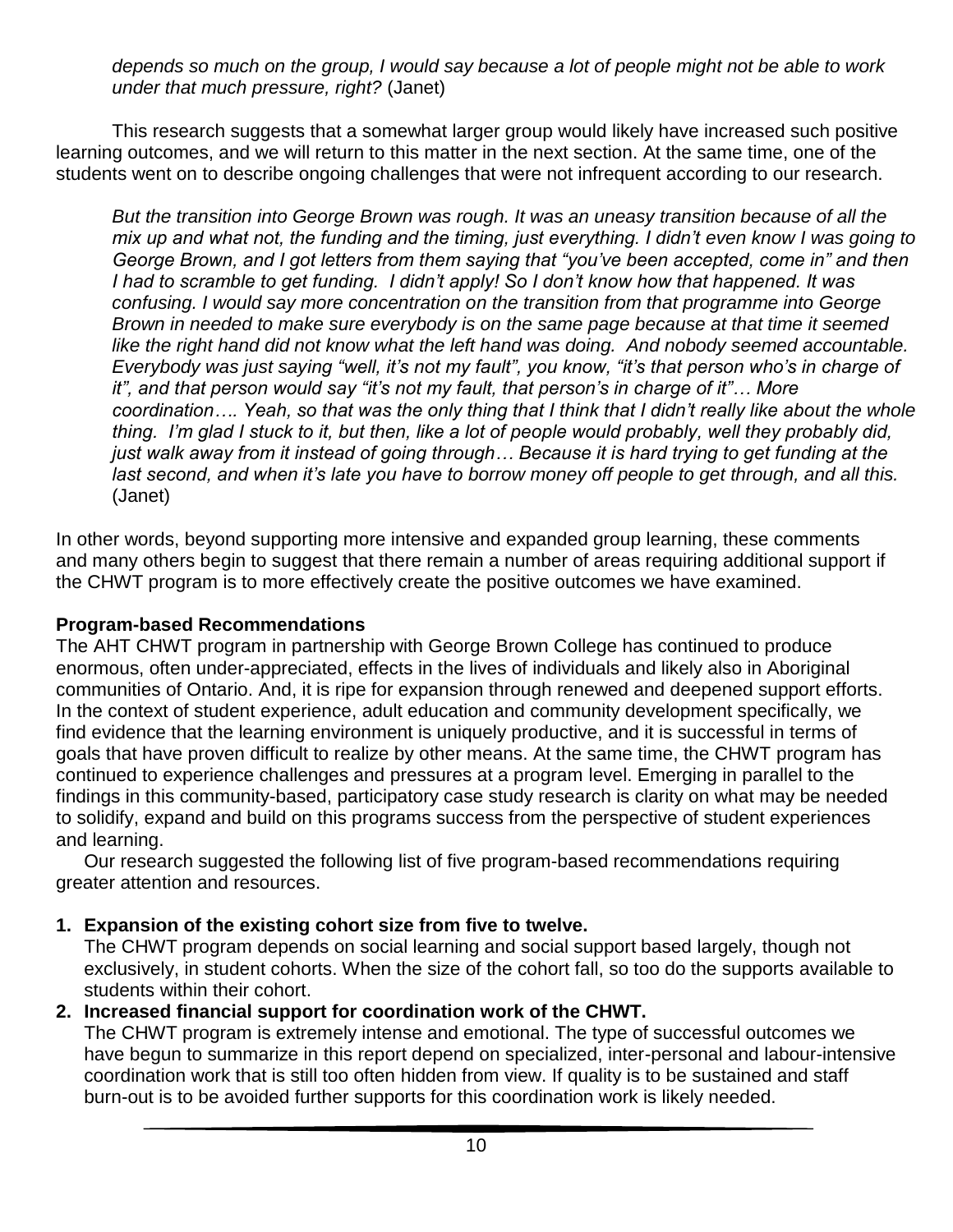# **3. Strengthening and deepening organizational linkages across AHT, CHWT and GBC.**

CHWT students and coordinators that were interviewed in the course of this research each spoke to the incredible positive effects of instances which students in the CHWT program developed links and experiences in relation to GBC while they were completing their training at AHT. Likewise, CHWT graduates attending GBC spoke of the positive effects of efforts to support their transition to GBC as well as the importance of maintaining a link to AHT (and the CHWT program as well) even while attending GBC. To capitalize on these positive effects, more systematic attention needs to be paid to formalizing, regularizing and intensifying these linkages organizationally.

# **4. Continuing and expanding support for Aboriginal students at GBC.**

Graduates of the CHWT program enrolled in GBC programs found enormous value in the efforts to support their presence on GBC campus. Our conclusion is that any additional measures taken in this regard would not only benefit completion rates for those who enroll at GBC, but that such measures would likely play a positive role in the confidence and success for AHT CHWT students as well as those potential students considering the CHWT program.

## **5. Alumni network building**

The types of stories that current and past CHWT students told us in our research suggested that expanded and more active engagement with of CHWT alumni in the program could serve an important role in this program. CHWT students would benefit from these alumni concerning such matters as in-program experiences, transitions from AHT to GBC as well as post-program employment and community engagement.

# **References**

- Atleo, M. (2009). "Understanding Aboriginal Learning Ideology Through Storywork with Elders", Alberta Journal of Educational Research, 55(4), pp. 453-467.
- Burton, W. and Point, G. (2006). "Histories of Aboriginal Adult Education in Canada". In T. Fenwick, T. Nesbit and B. Spencer (Eds) Contexts of Adult Education: Canadian Perspectives. Toronto: Thompson Educational Press.
- Cunningham, P. and Curry, R. (1997). "Learning within a social movement: The African American experience", AERC proceedings 1997, pp.1-5.
- DeFlippis, J., Risher, R. and Shragge, E. (2010). Contesting Community: The Limits and Potential of Local Organizing. New Jersey: Rutgers University Press.
- Freire, P. (1970). Pedagogy of the Oppressed. New York: Continuum.
- Hall, B. and Turay, T. (2006). State of the Field Report: Social Movement Learning. Victoria, B.C.: University of Victoria.
- Hall, B., Clover, D., Crowther, J. and Scandrett, E. (2012). Learning and Education for a Better World: The Role of Social Movements. Rotterdam: Sense.
- Foley, G. (1999). Learning in Social Action: A Contribution to Understanding Informal Education. London: Zed Books.
- Mayo, M. (2000). "Learning for active citizenship: Training for and learning from participation in area regeneration", Studies in the Education of Adults*,* 32(1)*,* pp.22-35.
- Ramos, H. (2009). "Opportunity for Whom?: Political Opportunity and Critical Events in Canadian Aboriginal Mobilization, 1951-2000", Social Forces, 87(2), pp.795-823.
- Restoule, J.P. (2006). "Education as healing: How urban Aboriginal men described post-secondary schooling as decolonizing", Australian Journal of Indigenous Education, 34, pp.123-131.
- Sawchuk, P. (2006) "Frameworks for Synthesis in the Field of Adult Learning Theory". In T. Fenwick, T. Nesbit and B. Spencer (Eds) Contexts of Adult Education: Canadian Perspectives. Toronto: Thompson Educational Press.